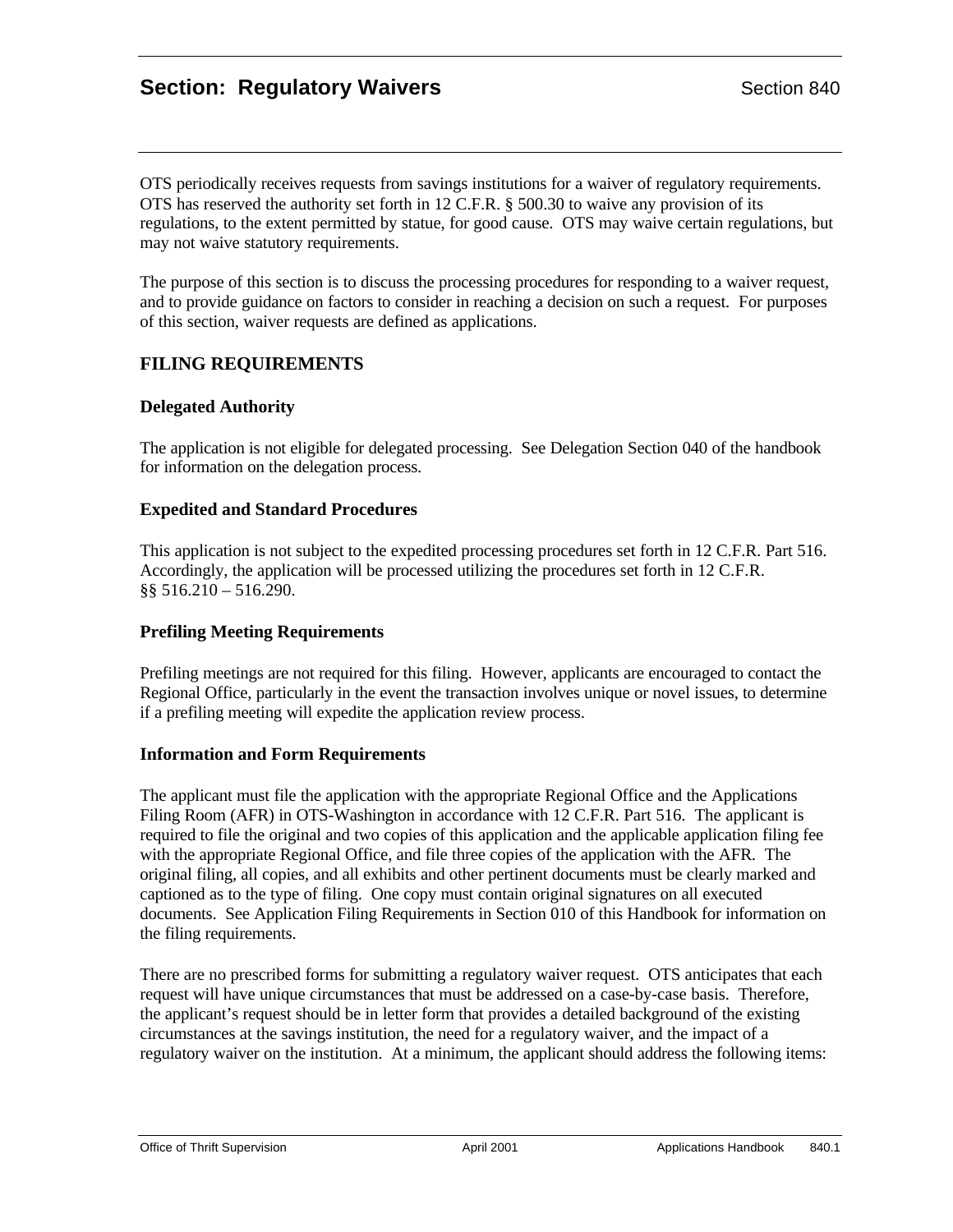- The need for a regulatory waiver and the reasons for why the applicant is unable to comply with existing regulatory requirements. [Note: applicants for a waiver may include parties other than a savings institution.];
- Specify the proposed length of time the waiver will be in effect;
- Certify that the regulatory waiver is permissible by statute;
- The impact of the waiver on related regulations or requirements, e.g. transactions with affiliates restrictions or conflicts of interest issues, and plans to resolve these issues;
- The impact of granting the regulatory waiver on the operations of the institution, e.g. capital, risk profile, earnings, etc., and how the impact will be prudently managed; and
- The identity of all subsidiaries and affiliates of the savings institution impacted by the regulatory waiver, including each entity's function and activity, and the anticipated impact to their operations.

#### **Confidentiality**

The applicant must submit in writing, concurrently with the submission of the application, any requests to keep specific portions of the application confidential. In accordance with the Freedom of Information Act, the request should discuss the justification for the requested treatment and should specifically demonstrate the harm (e.g., to competitive position, invasion of privacy) that would result from the public release of information. OTS will not treat as confidential the portion of an application describing the plan to meet the Community Reinvestment Act objectives.

Information for which confidential treatment is requested should be: (i) specifically identified in the public portion of the application by reference to the confidential section; (ii) separately bound; and (iii) labeled "confidential." The applicant should follow these same procedures when filing supplemental information to the application. OTS will determine whether information designated as confidential must be made available to the public under the Freedom of Information Act. OTS will advise the applicant before it makes information designated as confidential available to the public.

## **REVIEW GUIDELINES**

#### **Processing Procedures and Time Frames**

As indicated, this application is not subject to delegated authority and will be processed concurrently with OTS-Washington staff. As a general matter, correspondence from OTS regarding applications will be transmitted from OTS-Washington.

Within five business days of receipt of the application and the application fee, the Regional Office must notify the applicant of the application's receipt. The appropriate application fee must accompany each application for it to be considered filed. The application will not be considered filed until received by both OTS-Washington and the appropriate Regional Office.

If the application involves specialty areas, such as trust activities or CRA issues, OTS-Washington must provide a copy of the application to the corresponding OTS-Washington specialist.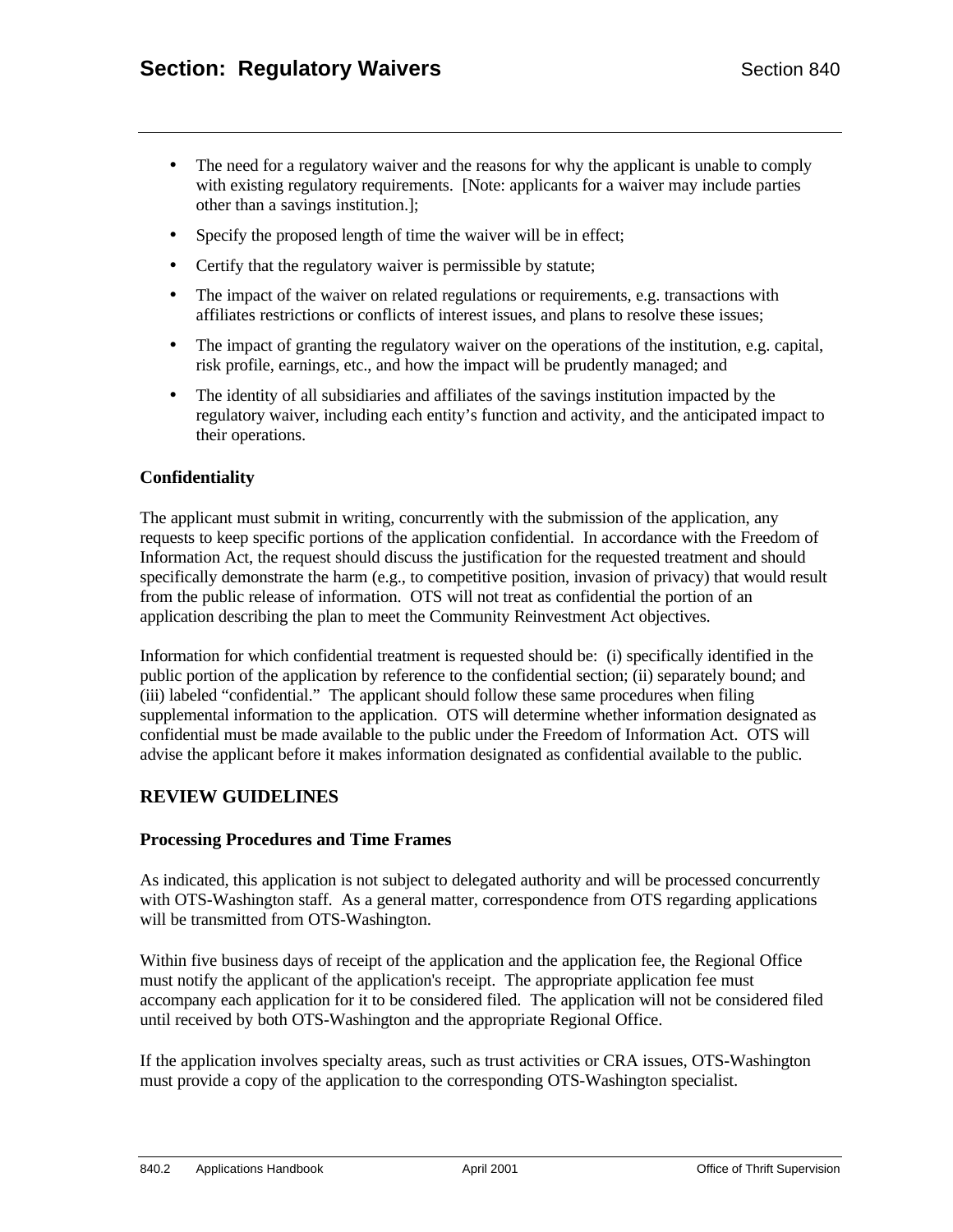Within 30 calendar days of receipt of a properly submitted application, OTS shall take the following actions.

- Deem the application complete;
- Request, in writing, any additional information necessary to deem the application complete; or
- Decline to further process the application if it is deemed by OTS to be materially deficient and/or substantially incomplete.

Failure by OTS to act within 30 calendar days of receipt of the application for processing shall result in the filed application being deemed complete, commencing the period for review.

If additional information is requested, a response must be submitted within 30 calendar days of the letter requesting such information. The applicant may, in writing, request a brief extension of the 30-calendar day period for responding to a request for additional information, prior to the expiration of the 30-calendar day time period. OTS, at its option, may grant the applicant a limited extension of time in writing. Failure to respond to a written request for additional information within 30 calendar days of such request may be deemed to constitute withdrawal of the application or may be treated as grounds for denial or disapproval of the application.

After the timely filing of additional information in response to any initial or subsequent request by OTS for additional information, OTS has 15 calendar days to review the additional information for completeness or appropriateness and take one of the following actions:

- Request, in writing, any additional information necessary to deem the application complete;
- Deem the application complete; or
- Decline to further process the application if it is deemed by OTS to be materially deficient and/or substantially incomplete.

The 15-day review period commences when the OTS receives a response that purports to respond to all questions in the information request. OTS may extend the 15-day review period for an additional 15 calendar days, if OTS requires the additional time to review the response. OTS will notify the applicant that it has extended the period before the end of the initial 15-day period.

Failure by OTS to act within 15 calendar days of receipt of the additional information shall result in the filed application being deemed complete, commencing the period for review.

Once the application has been deemed complete, there is a 60-calendar day review period during which time OTS will take into consideration all factors present in the application and render a decision thereon. If, upon expiration of the 60-day review period, assuming no extension has been granted, OTS has failed to act, the application is deemed approved automatically, and the applicant may thereafter consummate the transaction. If multiple applications are submitted in connection with one transaction, the applicable review period for all applications is the review period for the application with the longest review period, subject to statutory review periods.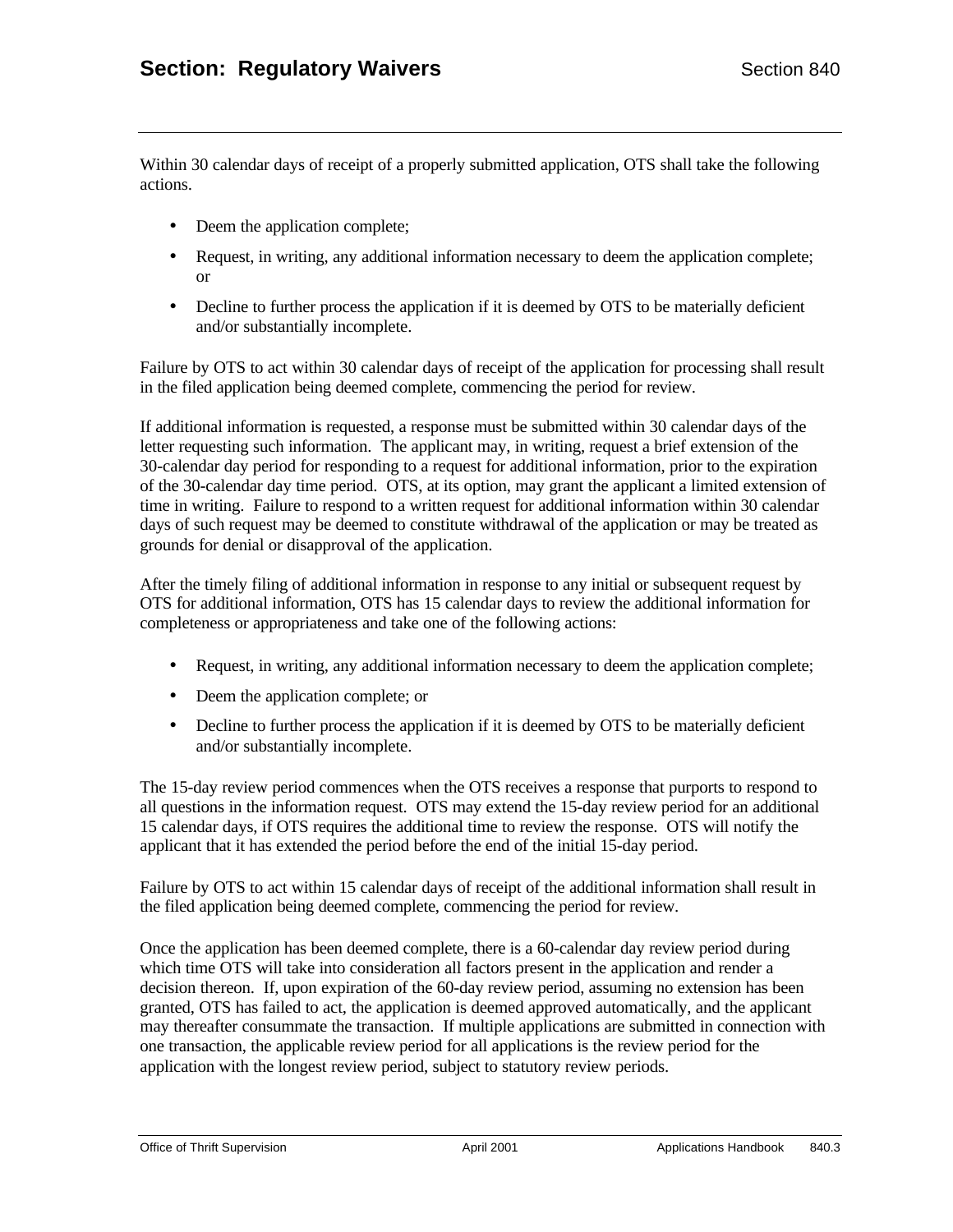During the review period, OTS may request additional information if the information is necessary to resolve or clarify the issues presented in the application. OTS may also notify the applicant that the application is incomplete and require that the applicant submit additional information to complete the application. The review period can be extended an additional 30 calendar days if OTS determines that additional time will be required to analyze the proposed transaction. In such cases, OTS must notify an applicant prior to the expiration of the period for review. In situations in which an application presents a significant issue of law or policy, OTS may extend the applicable period for review of such application beyond the time period for review. In these cases, written notice must be provided to an applicant no later than the expiration of the time period.

Under 12 C.F.R. § 516.290, if OTS has not acted on a pending application within two calendar years after the filing date, OTS may deem the application withdrawn unless it determines that the applicant is actively pursuing a final determination on the application. Applications that are subject to this withdrawal provision are those that have failed to timely take action such as filing required additional information, or OTS has suspended processing of an application based on circumstances that are, in whole or in part, within the applicant's control and have failed to take reasonable steps to resolve these circumstances.

For purposes of calculating processing time frames, OTS does not include the day of the act or event, in determining the date the time period commences. In determining the conclusion of a time period, when the last day of the time period is a Saturday, Sunday, or a Federal holiday, the last day will become the next day that is not a Saturday, Sunday, or Federal holiday.

### **Regulatory Criteria**

12 C.F.R. Section 500.30(a) authorizes OTS to waive its regulations for good cause under 12 C.F.R. Chapter V, to the extent provided by statute. The applicant must apply and receive approval from OTS when seeking a waiver of OTS regulations. Waiver requests do not require newspaper publication.

#### **Decision Guidelines**

In general, an analysis of the application should document the authority of OTS to grant a waiver, substantiate a valid need and purpose for the waiver, and assess the impact of granting a waiver on the operations of the savings institution. Waiver requests permitted by statute that subject an institution to undue risks or that pose supervisory concern, may present grounds for denial. Although decision considerations will vary depending upon the unique nature and reasons for a waiver, OTS will generally consider the following factors in its analysis:

- Is the waiver legally permissible and what is OTS's policy or precedent for granting similar waivers?
- What is the institution's overall financial condition and recent examination ratings?
- Is the institution well-managed? If the waiver and ensuing transaction(s) will result in any increased risk, does the institution have the ability to manage that risk?
- Is there a valid need and business reason for the waiver?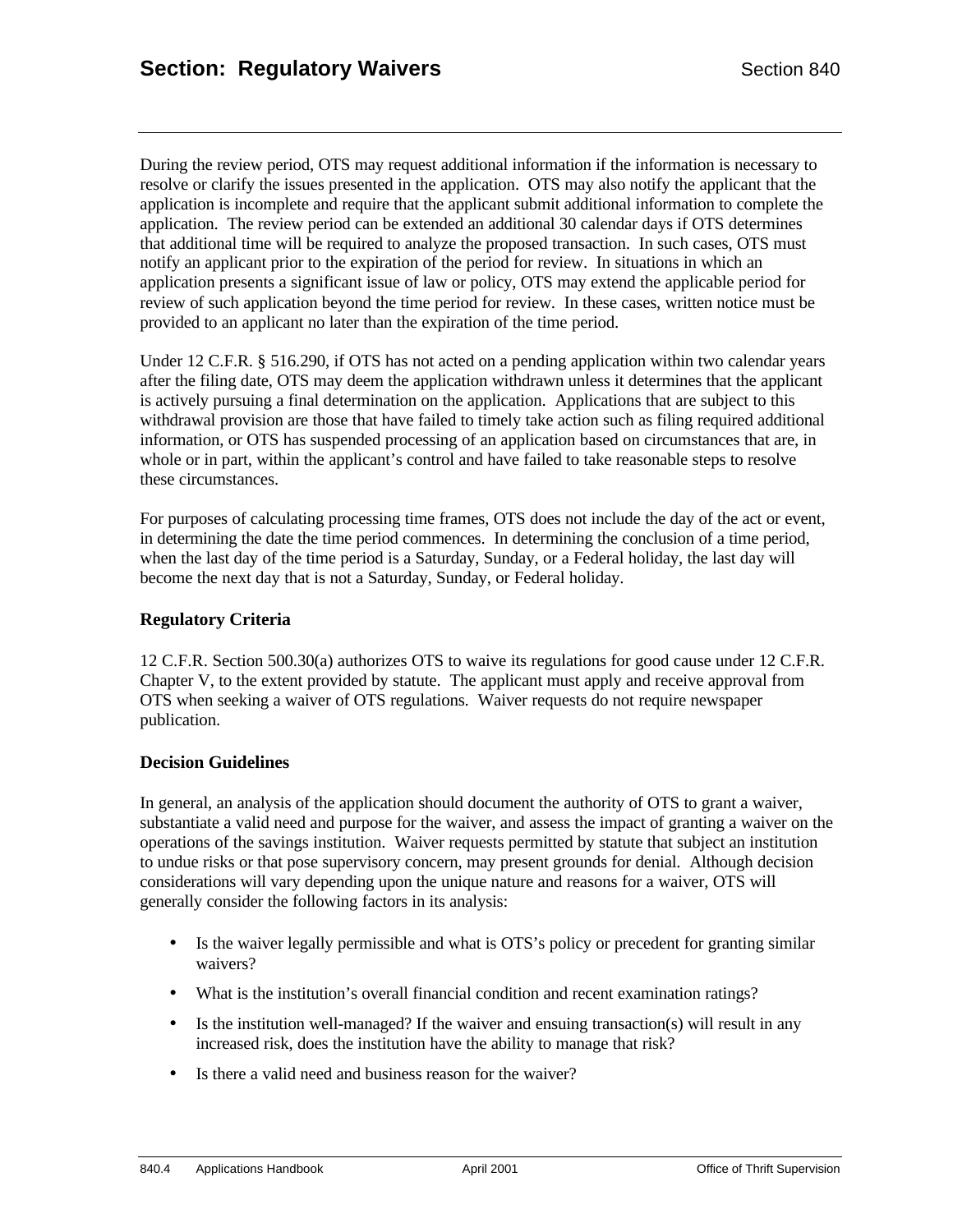- Are there other options available to the applicant absent obtaining a waiver to achieve the desired results?
- Is the requested time period for which the waiver is requested, or the scope of the specific transaction(s) prompting the request, reasonable?
- Will granting the waiver promote the evasion of any other regulation or statute, or trigger other regulatory restrictions?
- Is the waiver and ensuing transaction(s) permitted by the waiver consistent with the institution's current business plan?
- What impact will the waiver and ensuing transaction(s) have on the institution's capital levels and is capital sufficient to support any resulting growth or increased risk?
- Are there any other safety and soundness issues or supervisory concerns that would be exacerbated should the waiver be approved?

## **Conditions**

The subject application is not subject to standard approval conditions. OTS may condition its approval with nonstandard conditions. Any conditions imposed will be based on the individual circumstances surrounding the institution and the transaction itself. In circumstances where nonstandard conditions are involved, all nonstandard conditions must be supported with justification in the recommendation memorandum related to approval of the application. Any nonstandard conditions incorporated into the approval letter must be summarized in the National Applications Tracking System record for the application.

# **RECORDKEEPING REQUIREMENTS**

OTS is required to consolidate all correspondence related to the processing of the notice or application into a file copy to be sent to a central file. Both the Regional Office and OTS-Washington will maintain a separate file copy for nondelegated filings. The file copy must include a copy of the original filing including any exhibits, all amendments, all internal and external correspondence between interested parties, all documentation associated with the review and analysis of the filing, and all decision, recommendation memorandum, and compliance material. The file copy must be organized and separated into public and confidential material, and clearly identified as such. The public and confidential sections must be arranged in chronological order, or in a similarly organized fashion.